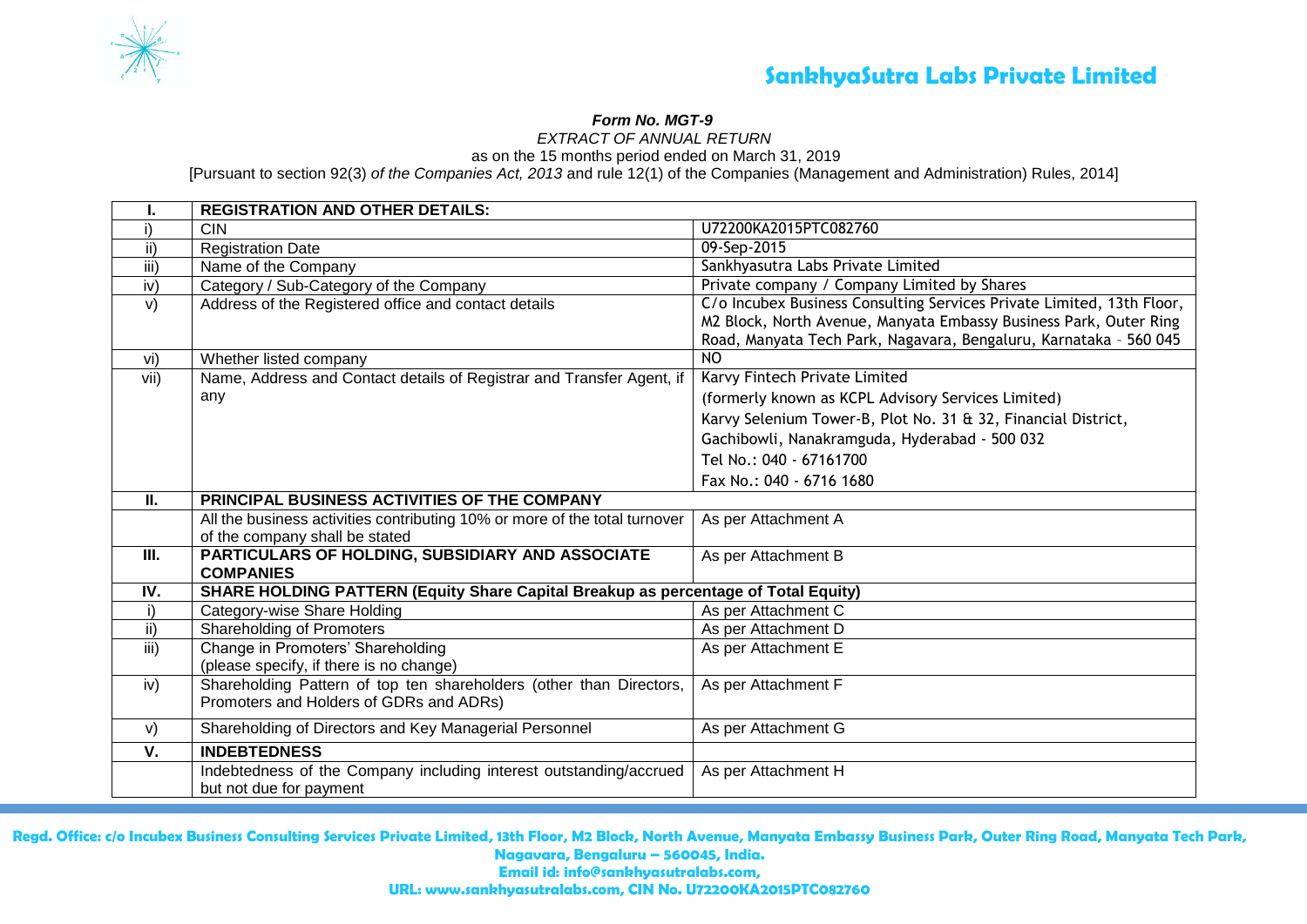

# **SankhyaSutra Labs Private Limited**

| VI.  | <b>REMUNERATION OF DIRECTORS AND KEY MANAGERIAL PERSONNEL</b>                        |                     |  |  |  |  |  |  |
|------|--------------------------------------------------------------------------------------|---------------------|--|--|--|--|--|--|
| А.   | Remuneration to Managing Director, Whole-time Directors and/or   As per Attachment I |                     |  |  |  |  |  |  |
|      | Manager                                                                              |                     |  |  |  |  |  |  |
| В.   | Remuneration to other directors                                                      | As per Attachment J |  |  |  |  |  |  |
| C.   | Remuneration to Key Managerial Personnel other than MD / Manager<br>/ WTD            | As per Attachment K |  |  |  |  |  |  |
| VII. | PENALTIES / PUNISHMENT/ COMPOUNDING OF OFFENCES                                      | As per Attachment L |  |  |  |  |  |  |

\* The Company, being a subsidiary of Reliance Industrial Investment & Holdings Limited, is a public company, in terms of the provisions of the Companies Act, 2013.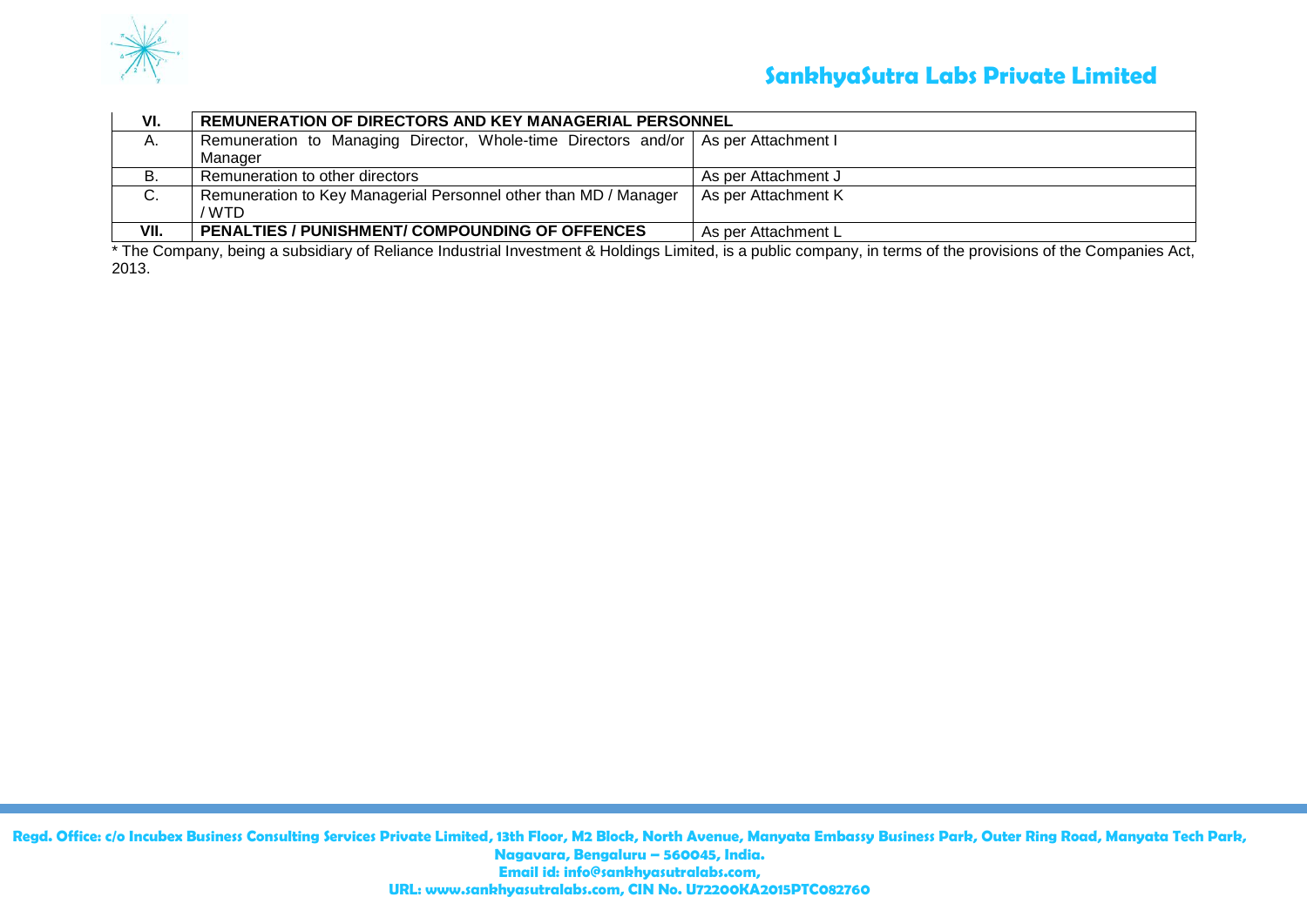

### **Attachment A**

## **II. PRINCIPAL BUSINESS ACTIVITES OF THE COMPANY**

All the business activities contributing 10% or more of the total turnover of the company are given below: -

| Sr. No. | <b>Name and Description of</b><br>main products/services      | NIC Code of the product/service*                                                                                    | % to total turnover<br>of the company# |
|---------|---------------------------------------------------------------|---------------------------------------------------------------------------------------------------------------------|----------------------------------------|
|         | Other information technology and computer service<br>activity | Group-620, Class-6209, Sub-class-62099<br>(Other information technology and computer<br>service activities n. e. c) | 99.00%                                 |

\* As per National Industrial Classification - 2008, Ministry of Statistics and Programme Implementation

# On the basis of revenue from operations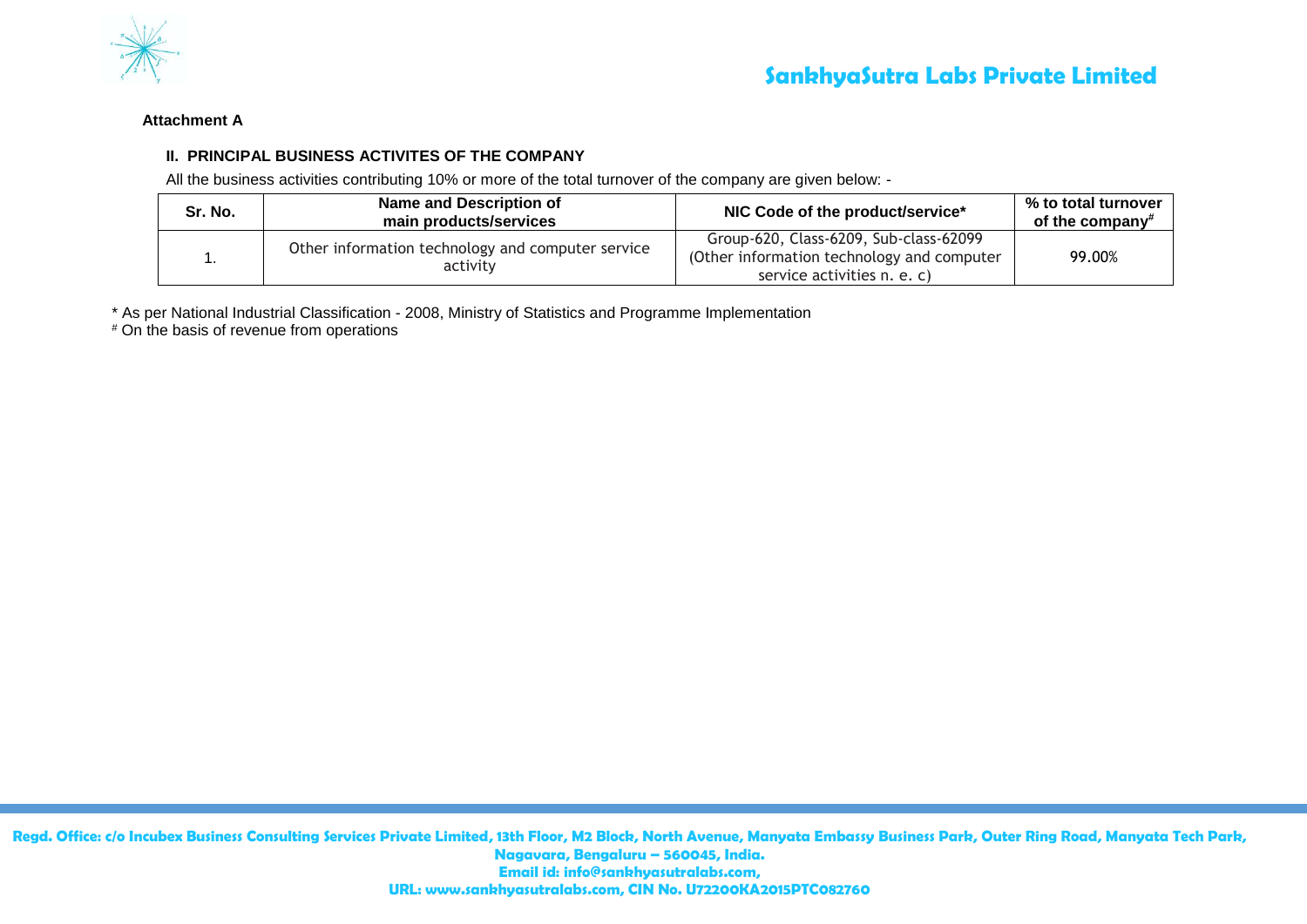

## **Attachment B**

## **III. PARTICULARS OF HOLDING, SUBSIDIARY AND ASSOCIATE COMPANIES**

| SI.<br>No. | Name of Company                                             | <b>Address of Company</b>                                                                               | CIN / GLN             | Holding /<br>Subsidiary/<br>Associate | % of<br><b>Shares</b><br>held | <b>Applicable</b><br>section |
|------------|-------------------------------------------------------------|---------------------------------------------------------------------------------------------------------|-----------------------|---------------------------------------|-------------------------------|------------------------------|
|            | Reliance Industrial<br>Investments and Holdings<br>Limited* | Office 101, Saffron, Nr. Centre Point,<br>Panchwati<br>Ambawadi.<br>Rasta.<br>Ahmedabad-380006, Gujarat | U65910GJ1986PLC106745 | <b>Holding</b>                        | 85.62%                        | <b>Section</b><br>2(46)      |

\*Reliance Industrial Investment and Holdings Limited became the Promoter of the Company w.e.f\_March 12, 2019 and Mr.Santosh Ansumali , Mr.Sunil Dattatraya Sherlekar, Mr.Nachiket Urdhwareshe, Mr. Siddharth Krithivasan, Mr.Chakradhar Thantanapallly, Mr.Salvatore Arcidiacono , Neeraj Urdhwareshe Sunil Dattatraya Sherlekar and Gauri Sunil Sherlekar and Nachiket Urdhwareshe and Varsha Urdhwareshe ceased to become Promoters w.e.f March 12, 2019.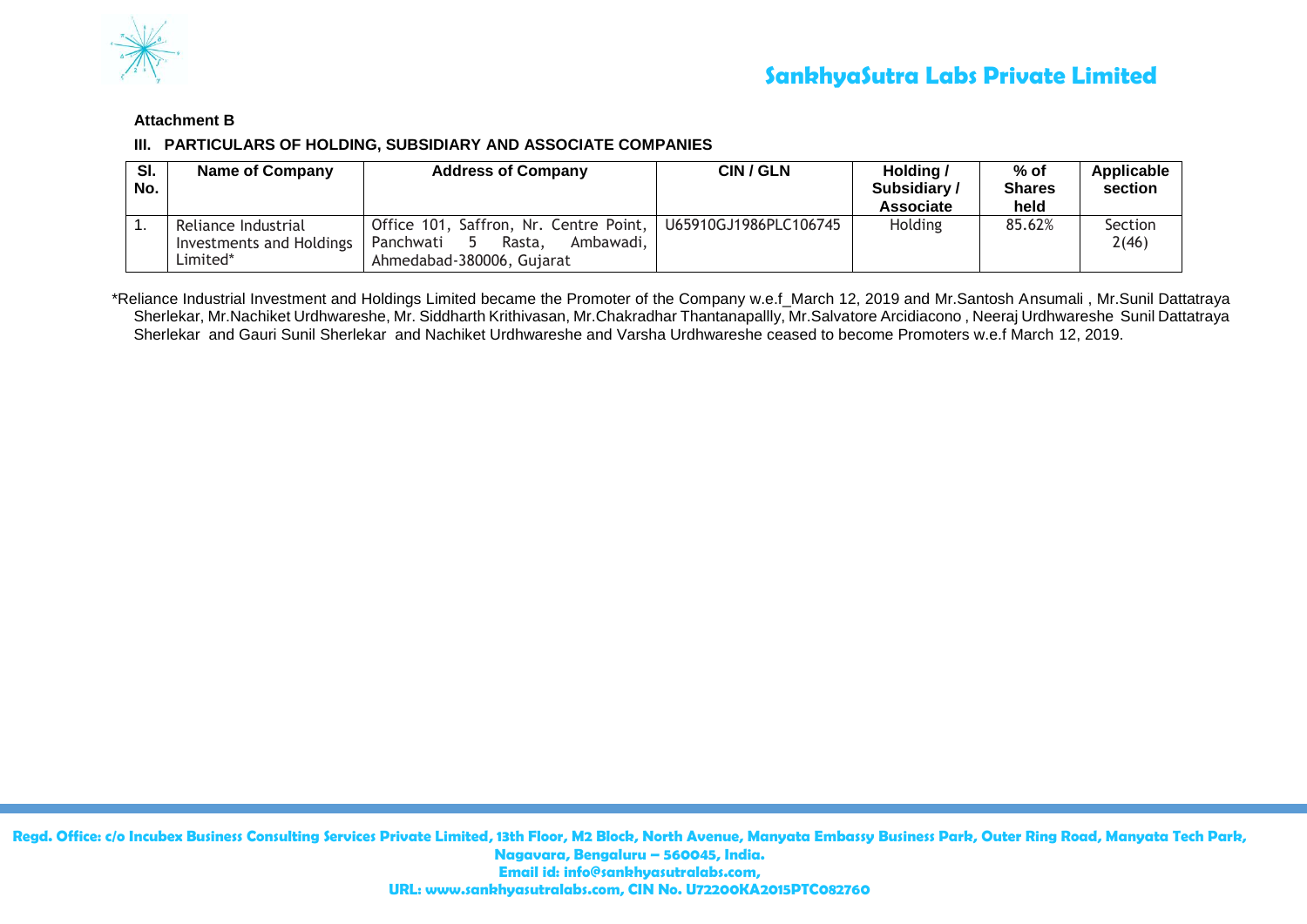

## **Attachment C**

## **IV. SHARE HOLDING PATTERN (Equity Share Capital Breakup as percentage of Total Equity)**

*i) Category-wise Share Holding*

|               | <b>Category of Shareholders</b> | No. of Shares held at the beginning of the<br>year (Face Value of Rs. 10 each)<br>(As on 01.04.2018) |                 |                |                           | No. of Shares held at the end of the year (Face |                  | $%$ of         |                           |             |
|---------------|---------------------------------|------------------------------------------------------------------------------------------------------|-----------------|----------------|---------------------------|-------------------------------------------------|------------------|----------------|---------------------------|-------------|
| SI. No.       |                                 |                                                                                                      |                 |                |                           |                                                 | change<br>during |                |                           |             |
|               |                                 | <b>Demat</b>                                                                                         | <b>Physical</b> | <b>Total</b>   | $%$ of<br>total<br>shares | <b>Demat</b>                                    | <b>Physical</b>  | <b>Total</b>   | $%$ of<br>total<br>shares | the<br>year |
| A             | <b>Promoters</b>                |                                                                                                      |                 |                |                           |                                                 |                  |                |                           |             |
| $-1$          | Indian                          |                                                                                                      |                 | $\blacksquare$ |                           |                                                 |                  |                |                           |             |
| a)            | Individual / HUF                |                                                                                                      | 1,41,185        | 1,41,185       | 69.28%                    |                                                 |                  | $\blacksquare$ |                           | 69.28%      |
| b)            | Central Govt.                   |                                                                                                      |                 | $\blacksquare$ |                           |                                                 |                  |                |                           |             |
| $\mathsf{c})$ | State Govt(s)                   |                                                                                                      |                 | $\blacksquare$ |                           |                                                 |                  |                |                           |             |
| d)            | <b>Bodies Corporate</b>         |                                                                                                      |                 | $\blacksquare$ |                           | 10,05,155.0                                     |                  | 10,05,155.0    | 85.62%                    | 85.62%      |
| e)            | Banks / FI                      |                                                                                                      |                 | $\blacksquare$ |                           |                                                 |                  |                |                           |             |
| $f$ )         | Any other                       |                                                                                                      |                 | $\blacksquare$ |                           |                                                 |                  |                |                           |             |
|               | <b>Sub - Total (A) (1)</b>      | $\blacksquare$                                                                                       | 1,41,185        | 1,41,185       | 69.28%                    | 10,05,155.0                                     | $\blacksquare$   | 10,05,155.0    | 85.62%                    | 16.34%      |
| $-2$          | Foreign                         |                                                                                                      |                 |                |                           |                                                 |                  |                |                           |             |
| a)            | NRIs - Individuals              |                                                                                                      | 9,601           | 9,601          | 4.71%                     |                                                 |                  | $\blacksquare$ |                           | $-4.71%$    |
| b)            | Other - Individuals             |                                                                                                      |                 | $\blacksquare$ |                           |                                                 |                  |                |                           |             |
| $\mathsf{c})$ | Bodies Corp.                    |                                                                                                      |                 | $\blacksquare$ |                           |                                                 |                  |                |                           |             |
| d)            | Banks / Fl                      |                                                                                                      |                 | $\blacksquare$ |                           |                                                 |                  |                |                           |             |
| (e)           | Any other                       |                                                                                                      |                 | $\blacksquare$ |                           |                                                 |                  |                |                           |             |
|               | Sub - Total (A) (2)             |                                                                                                      | 9,601           | 9,601          | 4.71%                     | $\blacksquare$                                  | $\blacksquare$   | $\blacksquare$ | 0.00%                     | $-4.71%$    |

**Regd. Office: c/o Incubex Business Consulting Services Private Limited, 13th Floor, M2 Block, North Avenue, Manyata Embassy Business Park, Outer Ring Road, Manyata Tech Park, Nagavara, Bengaluru – 560045, India. Email id: info@sankhyasutralabs.com,**

**URL: www.sankhyasutralabs.com, CIN No. U72200KA2015PTC082760**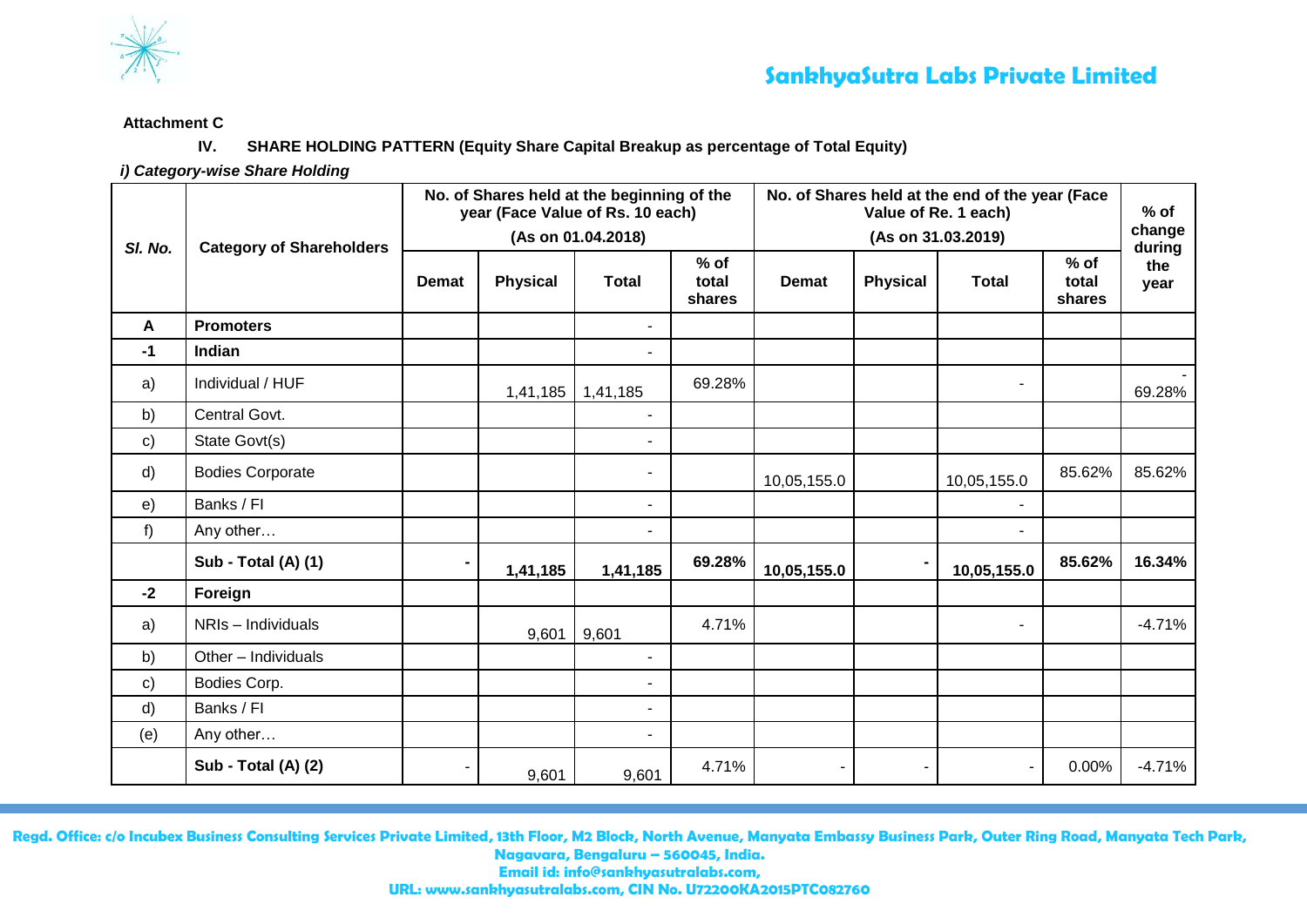

# **SankhyaSutra Labs Private Limited**

|               | <b>Total Shareholding of</b><br>Promoter $(A) = (A)(1) +$<br>(A)(2)                    | 1,50,786 | 1,50,786                 | 73.99% | 10,05,155.0    | $\blacksquare$ | 10,05,155.0    | 85.62%      | 11.63%   |
|---------------|----------------------------------------------------------------------------------------|----------|--------------------------|--------|----------------|----------------|----------------|-------------|----------|
| B             | <b>Public Shareholding</b>                                                             |          |                          |        |                |                | $\blacksquare$ |             |          |
| 1             | <b>Institutions</b>                                                                    |          | $\sim$                   |        |                |                |                |             |          |
| a)            | <b>Mutual Funds</b>                                                                    |          | $\blacksquare$           |        |                |                |                |             |          |
| b)            | Banks / Fl                                                                             |          |                          |        |                |                |                |             |          |
| $\mathbf{c}$  | <b>Central Govt</b>                                                                    | 14,000   | 14,000                   | 6.87%  |                |                |                |             | $-6.87%$ |
| d)            | State Govt(s)                                                                          |          | $\blacksquare$           |        |                |                |                |             |          |
| e)            | Venture Capital Funds                                                                  |          |                          |        |                |                |                |             |          |
| f)            | <b>Insurance Companies</b>                                                             |          | $\blacksquare$           |        |                |                |                |             |          |
| g)            | Flls                                                                                   |          |                          |        |                |                |                |             |          |
| h)            | Foreign Venture Capital<br>Funds                                                       |          | $\overline{\phantom{a}}$ |        |                |                |                |             |          |
| (i)           | Others (specify)                                                                       |          | $\blacksquare$           |        |                |                |                |             |          |
|               | <b>Sub - Total (B) (1)</b>                                                             | 14,000   | 14,000                   | 6.87%  | $\blacksquare$ | $\blacksquare$ | $\blacksquare$ | $\mathbf 0$ | $-6.87%$ |
| $\mathbf{2}$  | <b>Non-institutions</b>                                                                |          |                          |        |                |                |                |             |          |
| a)            | Bodies Corp.                                                                           |          | $\blacksquare$           |        |                |                |                |             |          |
| i)            | Indian                                                                                 |          | $\blacksquare$           |        |                |                |                |             |          |
| ii)           | Overseas                                                                               |          | $\blacksquare$           |        |                |                |                |             |          |
| b)            | Individuals                                                                            |          |                          |        |                |                |                |             |          |
| $\vert$       | Individual<br>shareholders<br>holding nominal share capital<br>up to Rs. 1 lakh*       |          |                          |        | 43,550.0       | 86,286.0       | 1,29,836.0     | 12.22%      | 12.22%   |
| $\vert \vert$ | Individual<br>shareholders<br>holding nominal share capital<br>in excess of Rs. 1 lakh |          | $\overline{\phantom{a}}$ |        |                |                |                |             |          |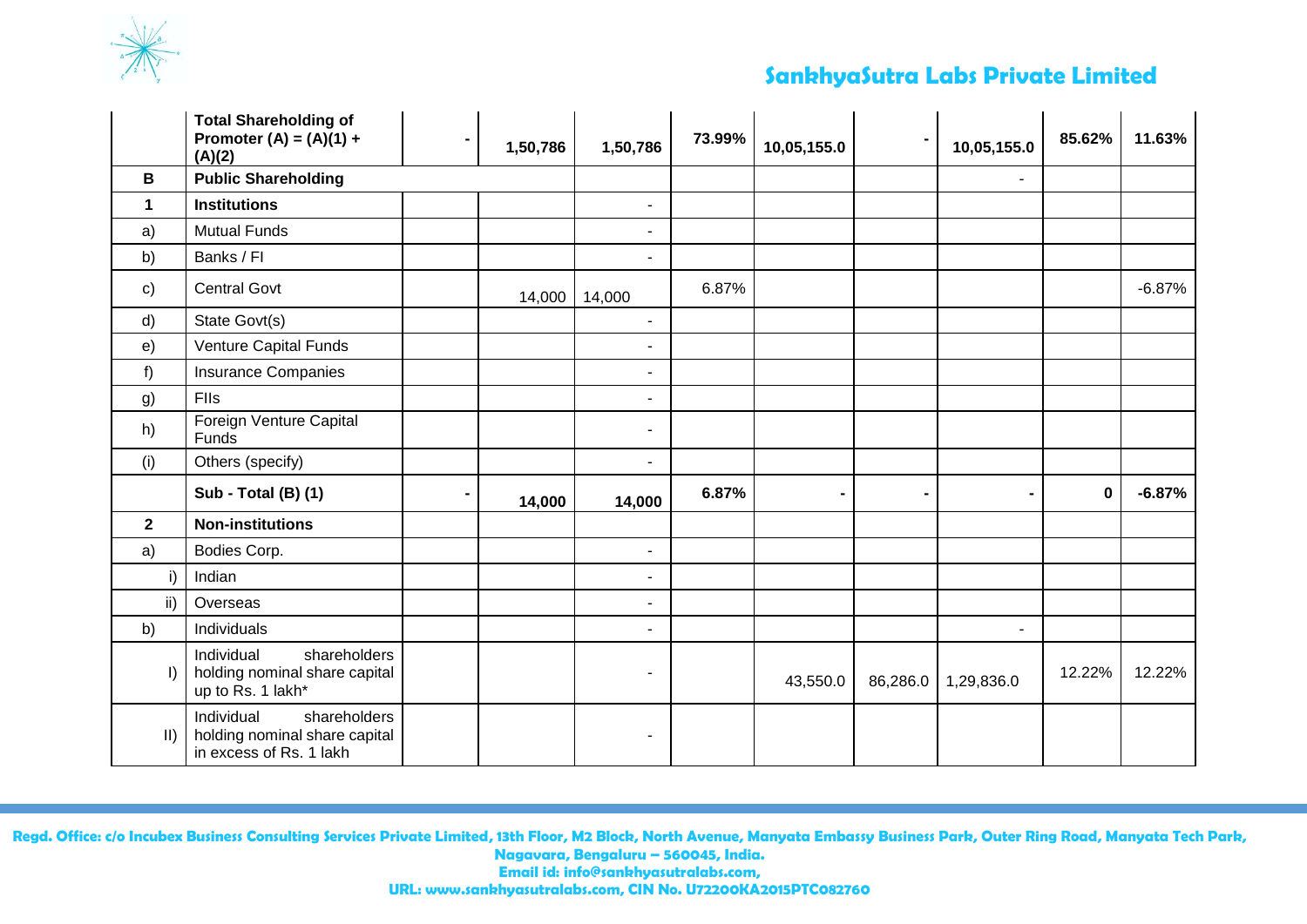

# **SankhyaSutra Labs Private Limited**

| C) | <b>Others</b><br>Non-<br>Specify<br>$\sim$<br>including<br>promoters<br>individuals | 39,007   | 39,007   | 19.14%  | 10,000.0  | 13,000.0 | 23,000.0   | 2.16%   | 16.98%   |
|----|-------------------------------------------------------------------------------------|----------|----------|---------|-----------|----------|------------|---------|----------|
|    | <b>Sub - Total (B) (2)</b>                                                          | 39,007   | 39,007   | 19.14%  | 53,550.0  | 99,286.0 | 1,52,836.0 | 13.73%  | $-5.41%$ |
|    | <b>Total Public Shareholding</b><br>$(B) = (B)(1) + (B)(2)$                         | 53,007   | 53,007   | 26.01%  | 53,550.0  | 99,286.0 | 1,52,836.0 | 13.73%  | 12.28%   |
| C. | Shares held by Custodian<br>for GDRs & ADRs                                         |          |          |         |           |          |            |         |          |
|    | Grand Total (A+B+C)                                                                 | 2,03,793 | 2,03,793 | 100.00% | 10,58,705 | 99,286   | 11,57,991  | 100.00% | $0.00\%$ |

\*Reliance Industrial Investment and Holdings Limited became the Promoter of the Company w.e.f\_March 12, 2019 and Mr.Santosh Ansumali , Mr.Sunil Dattatraya Sherlekar, Mr.Nachiket Urdhwareshe, Mr. Siddharth Krithivasan, Mr.Chakradhar Thantanapallly, Mr.Salvatore Arcidiacono , Neeraj Urdhwareshe Sunil Dattatraya Sherlekar and Gauri Sunil Sherlekar and Nachiket Urdhwareshe and Varsha Urdhwareshe ceased to become Promoters w.e.f March 12, 2019.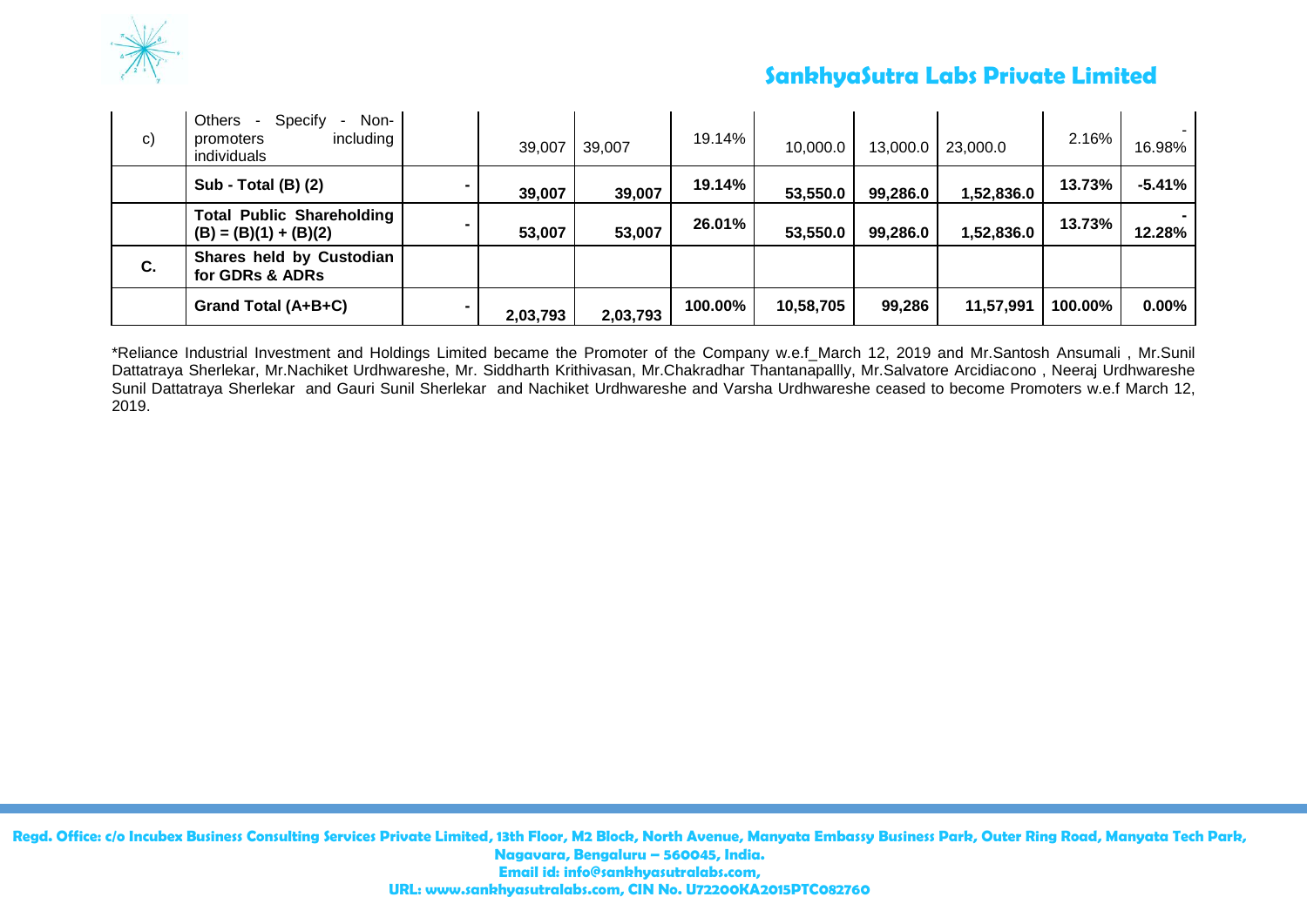

#### **Attachment D**

**IV. SHARE HOLDING PATTERN (Equity Share Capital Breakup as percentage of Total Equity)**

*ii) Shareholding of Promoters* 

| SI.            | <b>Shareholder's Name</b>                               |                         | year<br>(Face Value of Rs. 10 each)<br>(As on 01.04.2018) | Shareholding at the beginning of the                        |                         | Shareholding at the end of the year<br>(Face Value of Re. 1 each)<br>(As on 31.03.2019) | % change in<br>shareholding                                  |                 |
|----------------|---------------------------------------------------------|-------------------------|-----------------------------------------------------------|-------------------------------------------------------------|-------------------------|-----------------------------------------------------------------------------------------|--------------------------------------------------------------|-----------------|
| No.            |                                                         | No. of<br><b>Shares</b> | % of total<br><b>Shares of</b><br>the<br>company          | %of Shares<br>Pledged /<br>encumbered<br>to total<br>shares | No. of<br><b>Shares</b> | % of total<br><b>Shares of</b><br>the<br>company                                        | % of Shares<br>Pledged /<br>encumbered<br>to total<br>shares | during the year |
|                | Santosh Ansumali                                        | 76,400                  | 37.49%                                                    | Nil                                                         |                         |                                                                                         |                                                              | $-37.49%$       |
| $\overline{2}$ | Sunil Dattatraya Sherlekar                              | 25,000                  | 12.27%                                                    | Nil                                                         |                         |                                                                                         |                                                              | $-12.27%$       |
| 3              | Nachiket Urdhwareshe                                    | 12,600                  | 6.18%                                                     | Nil                                                         |                         |                                                                                         |                                                              | $-6.18%$        |
| 4              | Siddharth Krithivasan                                   | 12,000                  | 5.89%                                                     | Nil                                                         |                         |                                                                                         |                                                              | $-5.89%$        |
| 5              | Chakradhar Thantanapallly                               | 12,000                  | 5.89%                                                     | Nil                                                         |                         |                                                                                         |                                                              | $-5.89%$        |
| 6              | Salvatore Arcidiacono                                   | 8,327                   | 4.09%                                                     | Nil                                                         |                         |                                                                                         |                                                              | $-4.09%$        |
| $\overline{7}$ | Neeraj Urdhwareshe                                      | 1,274                   | 0.63%                                                     | Nil                                                         |                         |                                                                                         |                                                              | $-0.63%$        |
| 8              | Sunil Dattatraya Sherlekar and Gowri<br>Sunil Sherlekar | 1,911                   | 0.94%                                                     | Nil                                                         |                         |                                                                                         |                                                              | $-0.63%$        |
| 9              | Nachiket Urdhwareshe and Varsha<br>Urdhwareshe          | 1,274                   | 0.63%                                                     | Nil                                                         |                         |                                                                                         |                                                              | $-0.63%$        |
| 10             | RIIHL*                                                  |                         |                                                           |                                                             | 10,05,155               | 85.62%                                                                                  |                                                              | 85.62%          |
|                | <b>Total</b>                                            | 1,50,786                | 73.99%                                                    | Nil                                                         | 10,05,155               | 85.62%                                                                                  | 0                                                            | 11.94%          |

\*Reliance Industrial Investment and Holdings Limited became the Promoter of the Company w.e.f\_March 12, 2019 and Mr.Santosh Ansumali , Mr.Sunil Dattatraya Sherlekar, Mr.Nachiket Urdhwareshe, Mr. Siddharth Krithivasan, Mr.Chakradhar Thantanapallly, Mr.Salvatore Arcidiacono , Neeraj Urdhwareshe , Sunil Dattatraya Sherlekar and Gauri Sunil Sherlekar and Nachiket Urdhwareshe and Varsha Urdhwareshe ceased to become Promoters w.e.f March 12, 2019.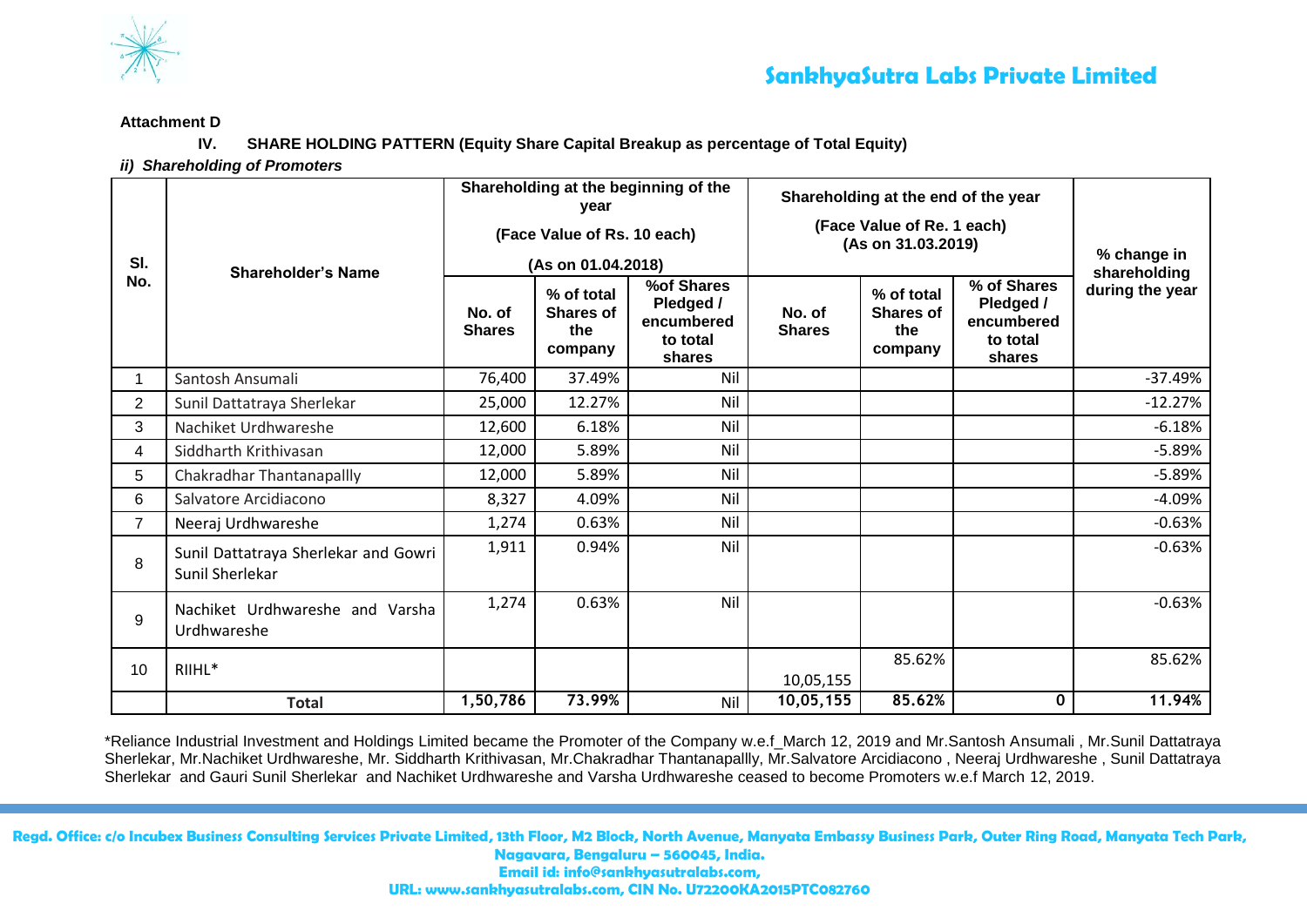

## **Attachment E**

**IV. SHARE HOLDING PATTERN (Equity Share Capital Breakup as percentage of Total Equity)**

## iii) *Change in Promoters' Shareholding*

| <b>Particulars</b>                                                                                                                                                                     | Shareholding at the beginning of the<br>year (As on 01.04.2018) |                                     | <b>Cumulative Shareholding during the year</b><br>$(01.04.2018 - 31.03.2019)$ |                                     |  |  |
|----------------------------------------------------------------------------------------------------------------------------------------------------------------------------------------|-----------------------------------------------------------------|-------------------------------------|-------------------------------------------------------------------------------|-------------------------------------|--|--|
|                                                                                                                                                                                        | No. of shares                                                   | % of total shares of<br>the company | No. of shares                                                                 | % of total shares of<br>the company |  |  |
| At the beginning of the year                                                                                                                                                           | 1,50,786                                                        | 73.99%                              | As given below                                                                |                                     |  |  |
| Date wise Increase / Decrease in Promoters<br>Shareholding during the year specifying the<br>reasons for increase / decrease (e.g. allotment /<br>transfer / bonus/ sweat equity etc.) | As given below                                                  |                                     |                                                                               |                                     |  |  |
| At the end of the year                                                                                                                                                                 | 10,05,155                                                       | 85.62%                              | 10,05,155                                                                     | 85.62%                              |  |  |

| Increase / Decrease in Promoters Shareholding during the year | <b>Cumulative Shareholding</b> |                       |                        |                                        |                  |                                        |
|---------------------------------------------------------------|--------------------------------|-----------------------|------------------------|----------------------------------------|------------------|----------------------------------------|
| <b>Date</b><br>Increase / Decrease                            |                                | Reason                | No of<br><b>Shares</b> | % of total<br>shares of the<br>company | No. of<br>shares | % of total<br>shares of the<br>company |
| 20/02/2019                                                    | Increase                       | <b>Share Transfer</b> | 50,957                 | 4.80%                                  | 50,957           | 4.80%                                  |
| 12/03/2019                                                    | Increase                       | Share allotment       | 9,54,198               | 80.82%                                 | 9,54,198         | 80.82%                                 |
|                                                               |                                |                       | 10,05,155              | 85.62%                                 | 10,05,155        | 85.62%                                 |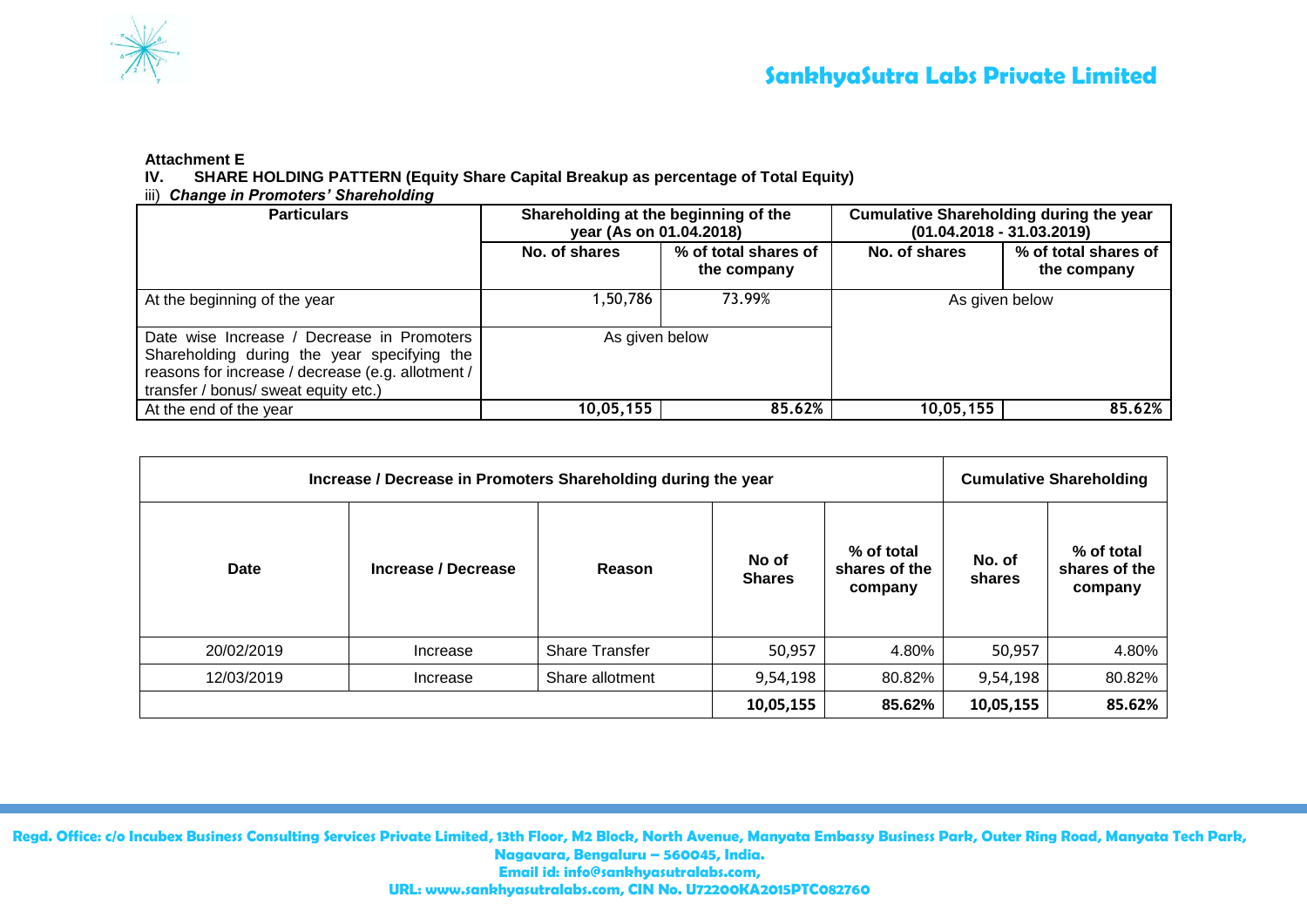

### **Attachment F**

**IV. SHARE HOLDING PATTERN (Equity Share Capital Breakup as percentage of Total Equity)**

*iv) Shareholding Pattern of top ten Shareholders (Other than Directors, Promoters and Holders of GDRs and ADRs)*

|           |                                                         | Shareholding                                                                                          |                                           |             |                                          |          | <b>Cumulative</b><br><b>Shareholding during</b><br>the year<br>(01.04.2018 to 31.03.19) |                                           |  |
|-----------|---------------------------------------------------------|-------------------------------------------------------------------------------------------------------|-------------------------------------------|-------------|------------------------------------------|----------|-----------------------------------------------------------------------------------------|-------------------------------------------|--|
| SI. No.   | <b>Name</b>                                             | <b>No. of Shares</b><br>at the<br>beginning<br>$(01.04.2018)$ /<br>end of the<br>year<br>(31.03.2019) | % of total<br>shares of<br>the<br>Company | <b>Date</b> | Increase/<br>Decrease in<br>Shareholding | Reason   | No. of<br><b>Shares</b>                                                                 | % of total<br>shares of<br>the<br>Company |  |
| 1/1/1900  | Santosh Ansumali                                        | 76400                                                                                                 | 37.49%                                    | 20-Feb-19   | $-6,284$                                 | Transfer | 70,116                                                                                  | 6.60%                                     |  |
| 1/2/1900  | Sunil Dattatraya Sherlekar                              | 25000                                                                                                 | 12.27%                                    | 20-Feb-19   | $-2,000$                                 | Transfer | 23,000                                                                                  | 2.16%                                     |  |
| 1/3/1900  | Nachiket Urdhwareshe                                    | 12600                                                                                                 | 6.18%                                     | 20-Feb-19   | $-2,000$                                 | Transfer | 10,600                                                                                  | 1.00%                                     |  |
| 1/4/1900  | Siddharth Krithivasan                                   | 12000                                                                                                 | 5.89%                                     | 20-Feb-19   | $-2,750$                                 | Transfer | 9,250                                                                                   | 0.87%                                     |  |
| 1/5/1900  | Chakradhar<br>Thantanapallly                            | 12000                                                                                                 | 5.89%                                     | 20-Feb-19   | $-2,050$                                 | Transfer | 9,950                                                                                   | 0.94%                                     |  |
| 1/6/1900  | Salvatore Arcidiacono                                   | 8327                                                                                                  | 4.09%                                     | 20-Feb-19   | $-1,407$                                 | Transfer | 6,920                                                                                   | 0.65%                                     |  |
| 1/7/1900  | Neeraj Urdhwareshe                                      | 1274                                                                                                  | 0.63%                                     | 20-Feb-19   | $-1,274$                                 | Transfer | 0                                                                                       | 0.00%                                     |  |
| 1/8/1900  | Sunil Dattatraya Sherlekar<br>and Gowri Sunil Sherlekar | 1911                                                                                                  | 0.94%                                     | 20-Feb-19   | $-1,911$                                 | Transfer | 0                                                                                       | 0.00%                                     |  |
| 1/9/1900  | Nachiket Urdhwareshe<br>and Varsha Urdhwareshe          | 1274                                                                                                  | 0.63%                                     | 20-Feb-19   | $-1,274$                                 | Transfer | 0                                                                                       | 0.00%                                     |  |
| 1/10/1900 | <b>JNCASR</b>                                           | 14000                                                                                                 | 6.87%                                     | 20-Feb-19   | $-14,000$                                | Transfer | Nil                                                                                     | Nil                                       |  |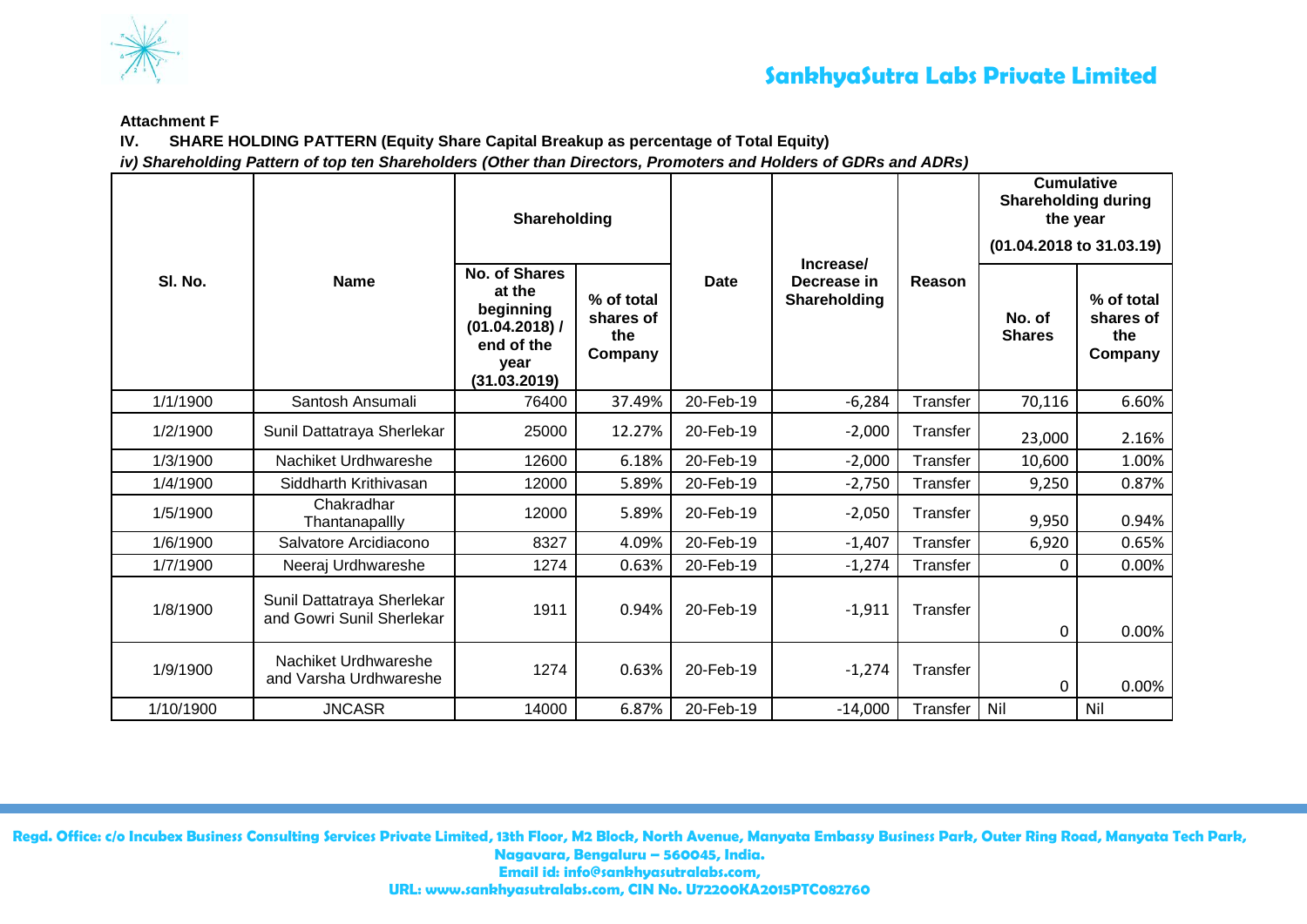

**Attachment F**

**IV. SHARE HOLDING PATTERN (Equity Share Capital Breakup as percentage of Total Equity)**

*iv) Shareholding Pattern of top ten Shareholders (Other than Directors, Promoters and Holders of GDRs and ADRs)*

|                |                                        | Shareholding                                                                                 |                                           |           | Increase/                   |          | <b>Cumulative</b><br><b>Shareholding during</b><br>the year<br>(01.04.2018 to<br>31.03.19 |                                           |
|----------------|----------------------------------------|----------------------------------------------------------------------------------------------|-------------------------------------------|-----------|-----------------------------|----------|-------------------------------------------------------------------------------------------|-------------------------------------------|
| SI. No.        | <b>Name</b>                            | No. of Shares<br>at the<br>beginning<br>(01.04.2018) /<br>end of the<br>year<br>(31.03.2019) | % of total<br>shares of<br>the<br>Company | Date      | Decrease in<br>Shareholding | Reason   | No. of<br><b>Shares</b>                                                                   | % of total<br>shares of<br>the<br>Company |
|                | <b>JNCASR</b>                          | 14000                                                                                        | 6.87%                                     | 20-Feb-19 | $-14000$                    | Transfer | Nil                                                                                       | Nil                                       |
| $\overline{2}$ | Ronojoy Adhikari                       | 15000                                                                                        | 7.36%                                     | 20-Feb-19 | $-2000$                     | Transfer | 13000                                                                                     | 1.22%                                     |
| 3              | V Kumaran                              | 6000                                                                                         | 2.94%                                     | 20-Feb-19 | $-1000$                     | Transfer | 5000                                                                                      | 0.47%                                     |
| 4              | Nandini Kumaran                        | 6000                                                                                         | 2.94%                                     | 20-Feb-19 | $-1000$                     | Transfer | 5000                                                                                      | 0.47%                                     |
| 5              | Samir Patel                            | 1911                                                                                         | 0.94%                                     | 20-Feb-19 | $-1911$                     | Transfer | Nil                                                                                       | Nil                                       |
| 6              | Kantharaj S. K.                        | 1274                                                                                         | 0.63%                                     | 20-Feb-19 | $-1274$                     | Transfer | Nil                                                                                       | Nil                                       |
| $\overline{7}$ | Muralikrishnan A. G.                   | 1274                                                                                         | 0.63%                                     | 20-Feb-19 | $-1274$                     | Transfer | Nil                                                                                       | Nil                                       |
| 8              | Rekha Ravi Pai and<br>Rachana Ravi Pai | 1274                                                                                         | 0.63%                                     | 20-Feb-19 | $-1274$                     | Transfer | Nil                                                                                       | Nil                                       |
| 9              | Anjali Sebastian                       | 1019                                                                                         | 0.50%                                     | 20-Feb-19 | $-1019$                     | Transfer | Nil                                                                                       | Nil                                       |
| 10             | Sebastian Luckose Morris               | 1019                                                                                         | $0.50\%$                                  | 20-Feb-19 | $-1019$                     | Transfer | Nil                                                                                       | Nil                                       |

**Regd. Office: c/o Incubex Business Consulting Services Private Limited, 13th Floor, M2 Block, North Avenue, Manyata Embassy Business Park, Outer Ring Road, Manyata Tech Park, Nagavara, Bengaluru – 560045, India. Email id: info@sankhyasutralabs.com,**

**URL: www.sankhyasutralabs.com, CIN No. U72200KA2015PTC082760**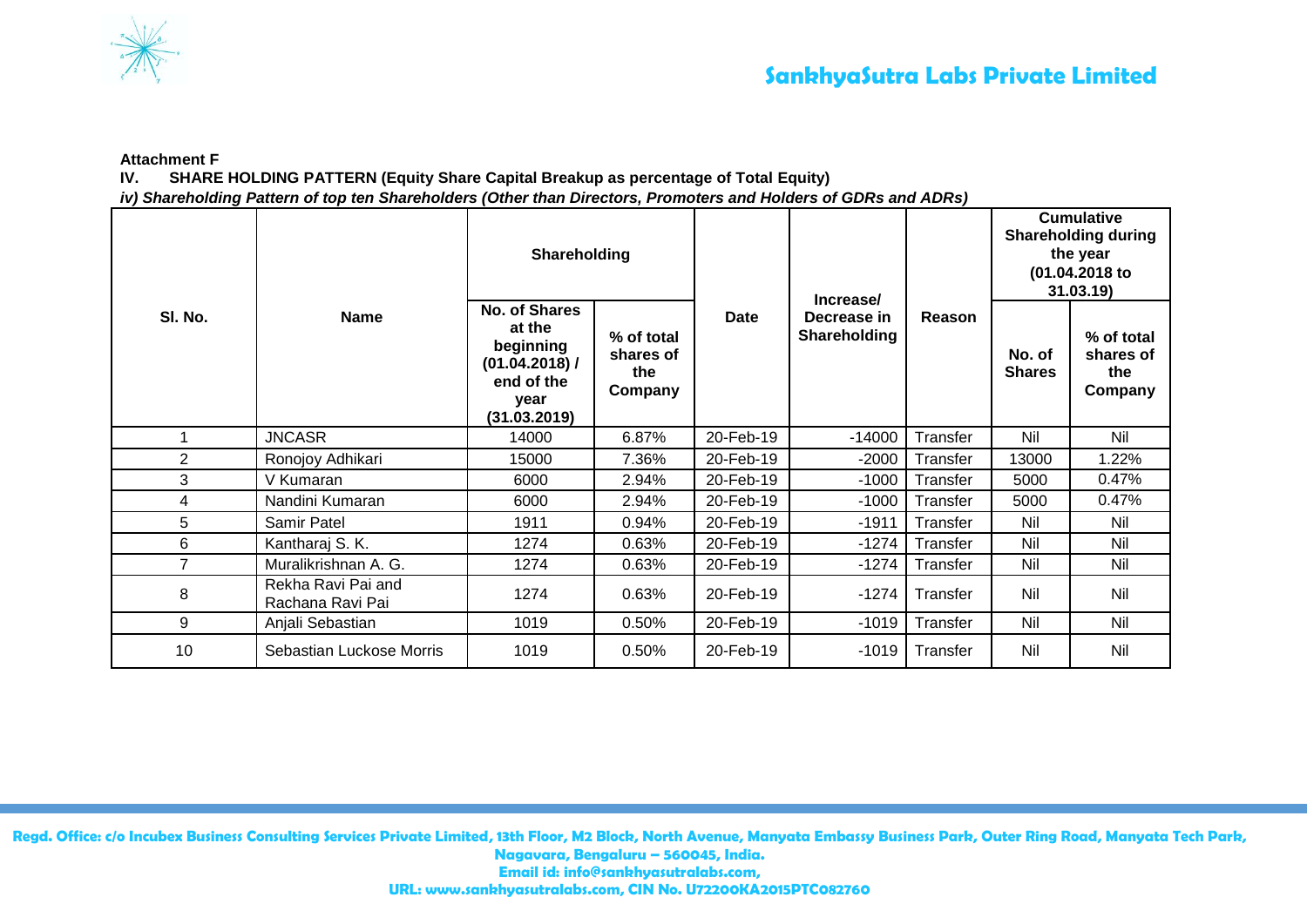

**Attachment G**

## **IV. SHARE HOLDING PATTERN (Equity Share Capital Breakup as percentage of Total Equity)**

*v) Shareholding of Directors and Key Management personnel*

| SI. No.          | <b>Name</b>                | Shareholding                                                                                        |                                           |               |                                          |           | <b>Cumulative</b><br><b>Shareholding during</b><br>the year<br>(01.04.2018 to 31.03.19) |                                           |
|------------------|----------------------------|-----------------------------------------------------------------------------------------------------|-------------------------------------------|---------------|------------------------------------------|-----------|-----------------------------------------------------------------------------------------|-------------------------------------------|
|                  |                            | <b>No. of Shares</b><br>at the<br>beginning<br>(01.04.2018) /<br>end of the<br>year<br>(31.03.2019) | % of total<br>shares of<br>the<br>Company | Date          | Increase/<br>Decrease in<br>Shareholding | Reason    | No. of<br><b>Shares</b>                                                                 | % of total<br>shares of<br>the<br>Company |
| <b>DIRECTORS</b> |                            |                                                                                                     |                                           |               |                                          |           |                                                                                         |                                           |
|                  | Santosh Ansumali           | 76,400                                                                                              | 37.49%                                    | 20-Feb-<br>19 | $-6,284$                                 | Transfer  | 70,116                                                                                  | 6.60%                                     |
| $\overline{2}$   | Sunil Dattatraya Sherlekar | 25,000                                                                                              | 12.27%                                    | 20-Feb-<br>19 | $-2,000$                                 | Transfer  | 23,000                                                                                  | 2.16%                                     |
| 3                | Nachiket Urdhwareshe       | 12,600                                                                                              | 6.18%                                     | 20-Feb-<br>19 | $-2,000$                                 | Transfer  | 10,600                                                                                  | 1.00%                                     |
| 4                | <b>RIIHL</b>               |                                                                                                     |                                           | 20-Feb-<br>19 | 10,05,155                                | Allotment | 10,05,155                                                                               | 85.62%                                    |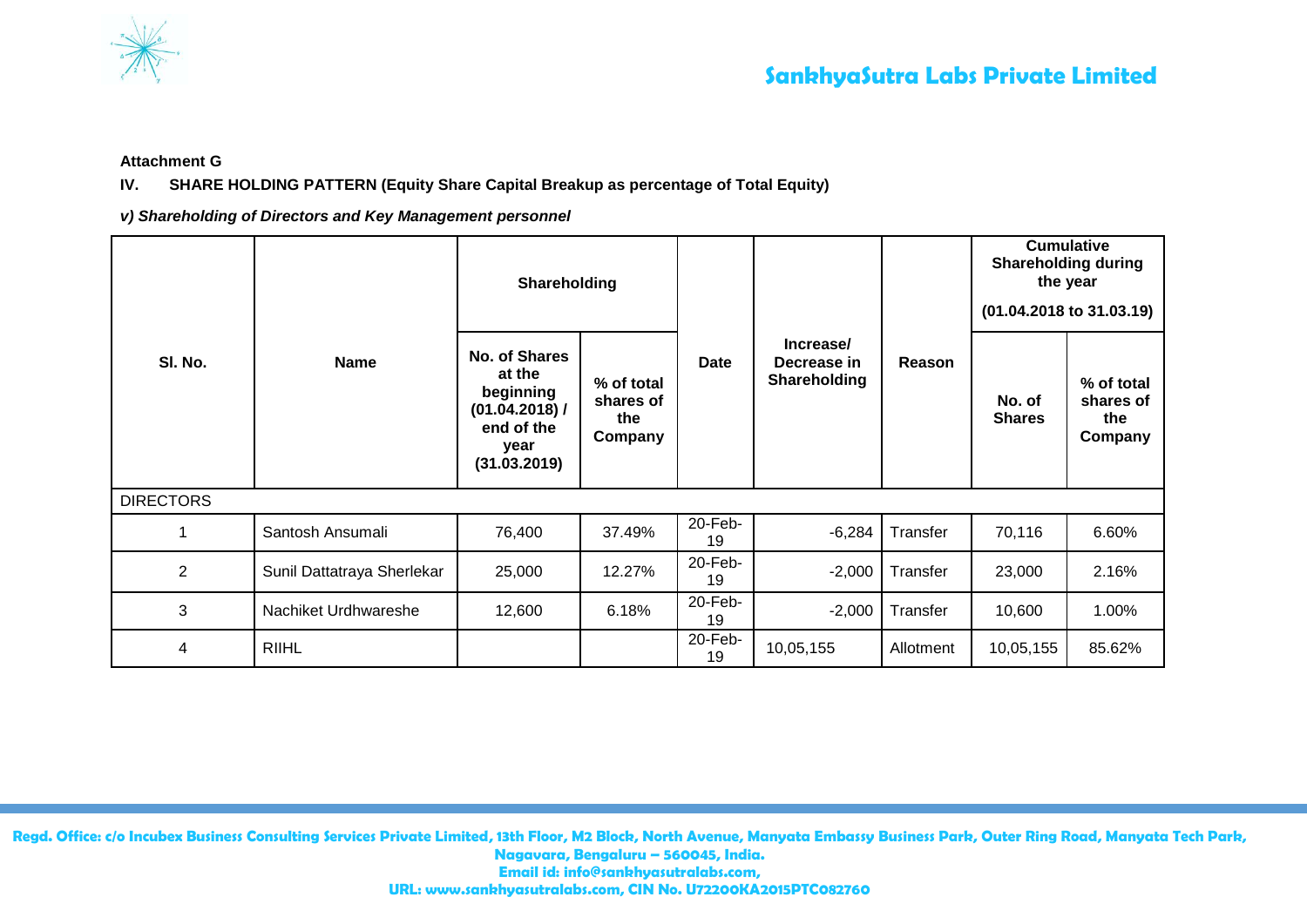

## **Attachment H**

## **V. INDEBTEDNESS**

**(Amount in Rs. Thousands)**

| Indebtedness of the Company including interest outstanding/accrued but not due for payment |                                               |                           |                 |                           |  |  |
|--------------------------------------------------------------------------------------------|-----------------------------------------------|---------------------------|-----------------|---------------------------|--|--|
|                                                                                            | <b>Secured</b><br>Loans excluding<br>deposits | <b>Unsecured</b><br>Loans | <b>Deposits</b> | <b>Total Indebtedness</b> |  |  |
| Indebtedness at the beginning of the financial year<br>(01.01.2018)                        |                                               |                           |                 |                           |  |  |
| i) Principal Amount                                                                        |                                               |                           |                 |                           |  |  |
| ii) Interest due but not paid                                                              |                                               |                           |                 |                           |  |  |
| iii) Interest accrued but not due                                                          |                                               |                           |                 |                           |  |  |
| Total (i+ii+iii)                                                                           |                                               |                           |                 |                           |  |  |
| Change in Indebtedness during the financial year                                           |                                               |                           |                 |                           |  |  |
| Addition                                                                                   |                                               |                           |                 |                           |  |  |
| Reduction                                                                                  |                                               |                           |                 |                           |  |  |
| <b>Exchange Difference</b>                                                                 |                                               |                           |                 |                           |  |  |
| <b>Net Change</b>                                                                          |                                               |                           |                 |                           |  |  |
| Indebtedness at the end of the financial<br>year (31.03.2019)                              |                                               |                           |                 |                           |  |  |
| i) Principal Amount                                                                        |                                               |                           |                 |                           |  |  |
| ii) Interest due but not paid                                                              |                                               |                           |                 |                           |  |  |
| iii) Interest accrued but not due                                                          |                                               |                           |                 |                           |  |  |
| Total (i+ii+iii)                                                                           |                                               |                           |                 |                           |  |  |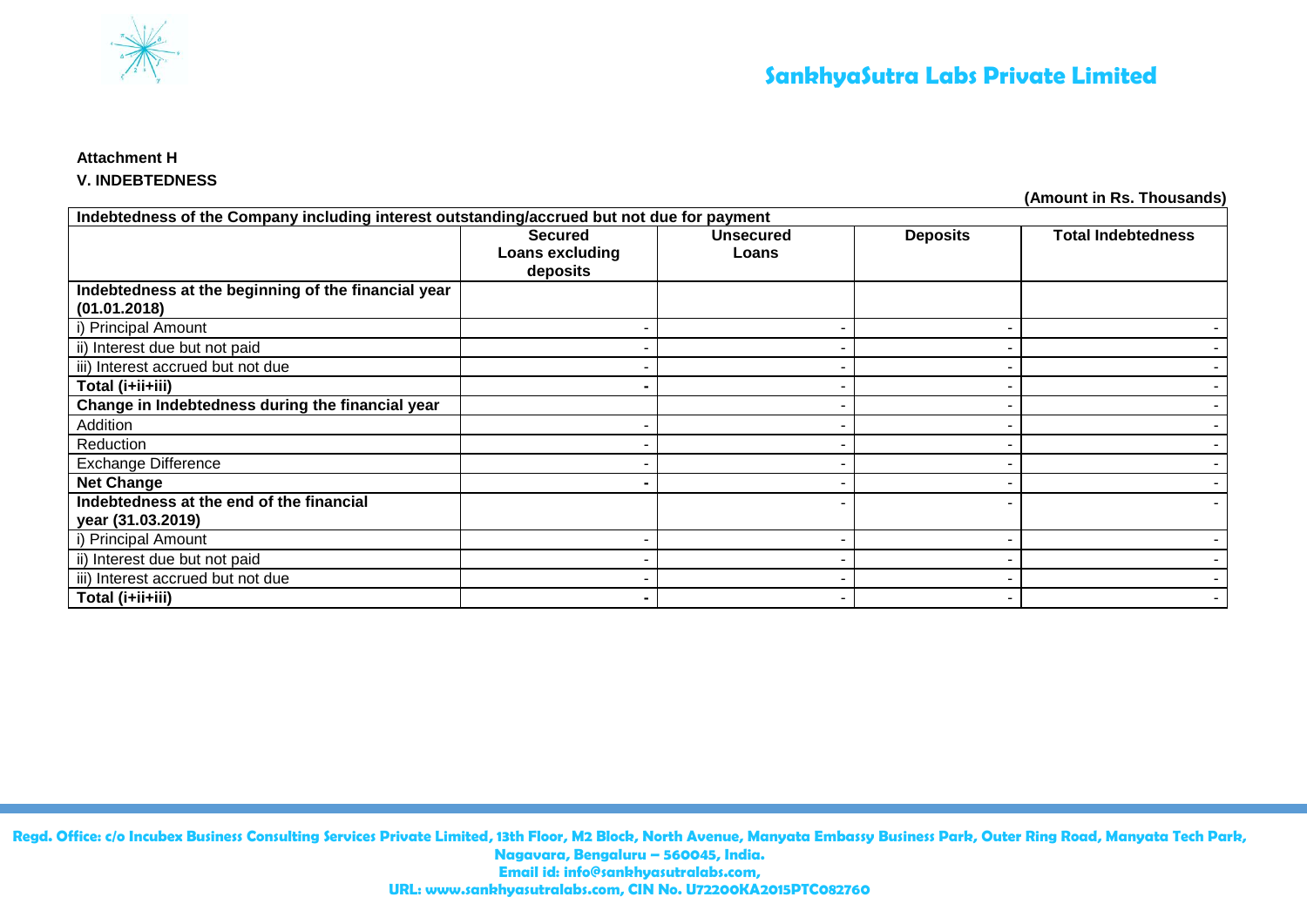

#### **Attachment I**

**VI. REMUNERATION OF DIRECTORS AND KEY MANAGERIAL PERSONNEL**

*A. Remuneration to Managing Director, Whole-time Directors and/or Manager*

|                |                                                                                          |                        | (Amount in Rs. Thousands) |  |  |
|----------------|------------------------------------------------------------------------------------------|------------------------|---------------------------|--|--|
| SI. no.        | <b>Particulars of Remuneration</b>                                                       | Name of MD/WTD/Manager | <b>Total Amount</b>       |  |  |
| 1              |                                                                                          |                        |                           |  |  |
|                | Gross salary                                                                             |                        |                           |  |  |
|                | Salary as per provisions contained in section 17(1) of the<br>a.<br>Income-tax Act, 1961 |                        |                           |  |  |
|                | Value of perquisites u/s 17(2) of the Income-tax Act, 1961<br>b.                         |                        |                           |  |  |
|                | Profits in lieu of salary under section 17(3) of the Income-<br>C.<br>tax Act, 1961      |                        |                           |  |  |
|                |                                                                                          |                        |                           |  |  |
| $\overline{2}$ | Stock Option                                                                             |                        |                           |  |  |
| 3              | <b>Sweat Equity</b>                                                                      |                        |                           |  |  |
| $\overline{4}$ | Commission                                                                               | <b>NA</b>              |                           |  |  |
|                | - as % of profit                                                                         |                        |                           |  |  |
|                | - others, specify                                                                        |                        |                           |  |  |
| 5              | Others, please specify                                                                   |                        |                           |  |  |
|                | Total (A)                                                                                |                        |                           |  |  |
|                | Ceiling as per the Act                                                                   |                        |                           |  |  |
|                |                                                                                          |                        |                           |  |  |
|                |                                                                                          |                        |                           |  |  |
|                |                                                                                          |                        |                           |  |  |
|                |                                                                                          |                        |                           |  |  |
|                |                                                                                          |                        |                           |  |  |
|                |                                                                                          |                        |                           |  |  |
|                |                                                                                          |                        |                           |  |  |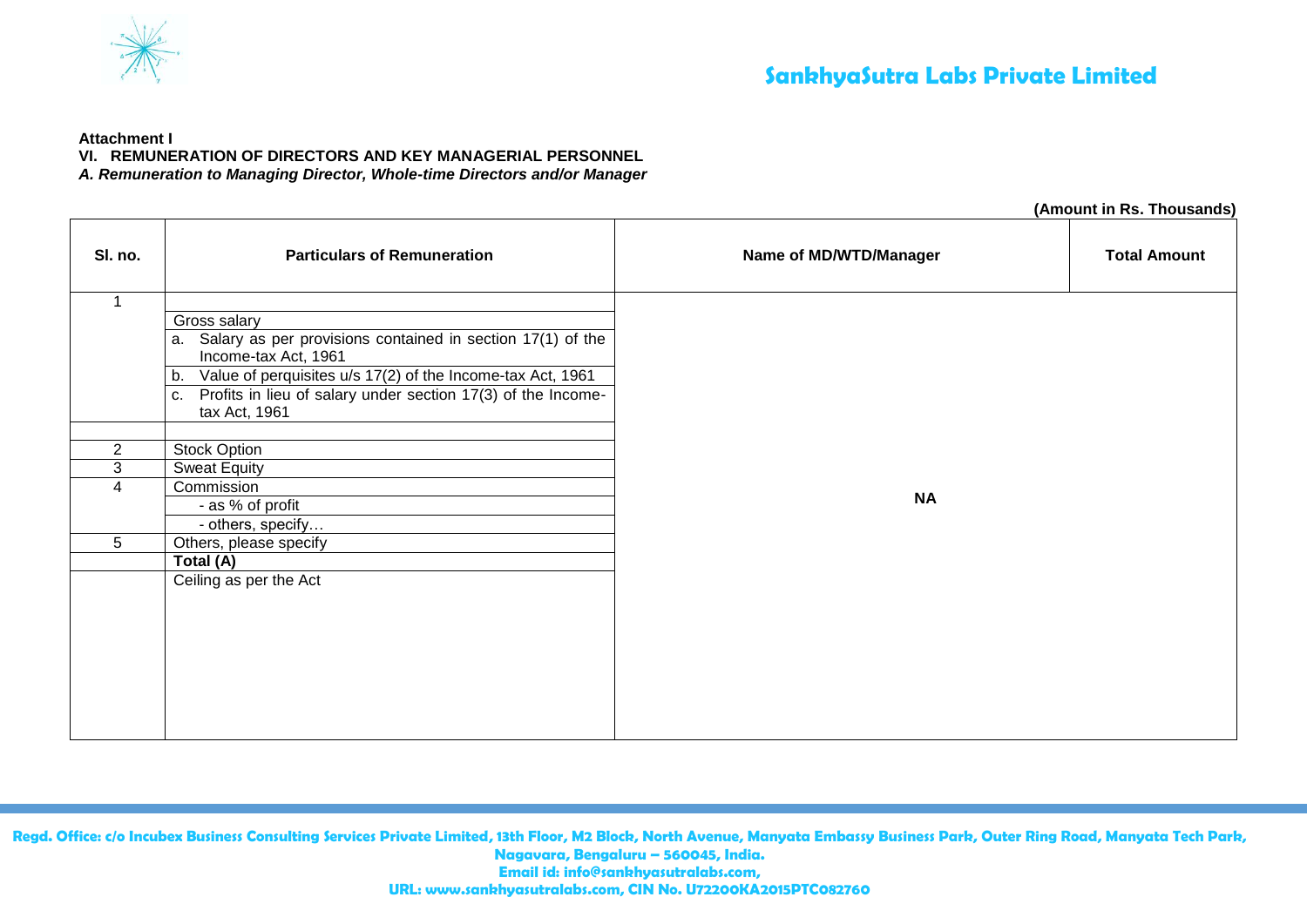

#### **Attachment J**

## **VI. REMUNERATION OF DIRECTORS AND KEY MANAGERIAL PERSONNEL**

*A. Remuneration to other directors:*

**(Amount in Rs. Thousands) SI. no. Particulars of Remuneration Name of Directors Name of Directors** 1 | Independent Directors **NA** · Fee for attending board / committee meetings · Commission · Others, please specify **Total (1)** 2 Other Non-Executive Directors · Fee for attending board / committee meetings · Commission · Others, please specify **Total (2) Total (B)=(1+2)** Total Managerial Remuneration **Overall Ceiling as per the Act**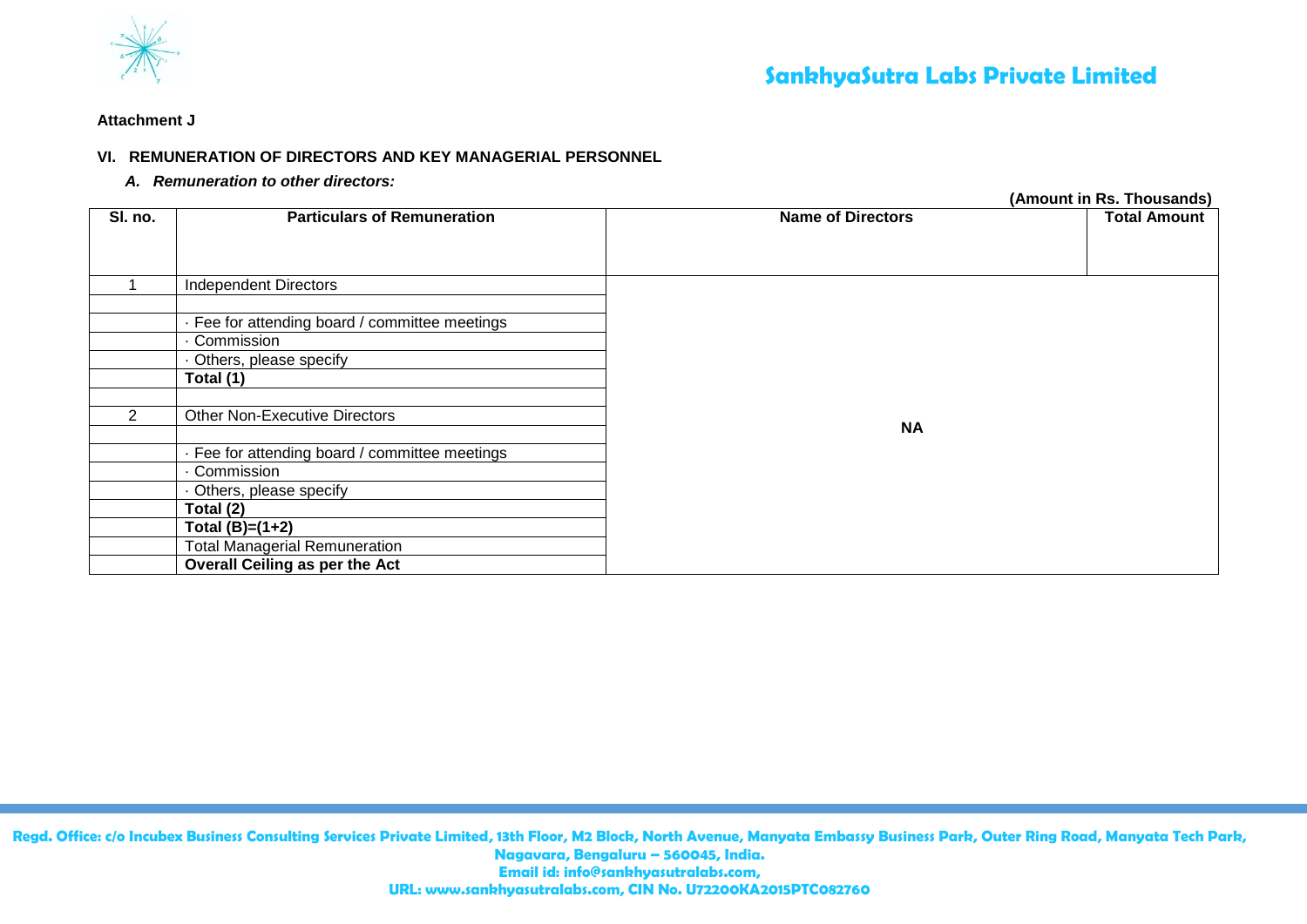

**Attachment K**

## **VI. REMUNERATION OF DIRECTORS AND KEY MANAGERIAL PERSONNEL**

## *B. REMUNERATION TO KEY MANAGERIAL PERSONNEL OTHER THAN MD/MANAGER/WTD*

|                        |                                                                                       | (Amount in Rs. Thousands)                 |                     |  |  |
|------------------------|---------------------------------------------------------------------------------------|-------------------------------------------|---------------------|--|--|
| SI.n<br>$\mathbf{o}$ . | <b>Particulars of Remuneration</b>                                                    | <b>Key Managerial</b><br><b>Personnel</b> | <b>Total Amount</b> |  |  |
|                        | Gross salary                                                                          |                                           |                     |  |  |
|                        | a. Salary as per provisions contained in section 17(1) of the<br>Income-tax Act, 1961 |                                           |                     |  |  |
|                        | b. Value of perquisites u/s 17(2) of the Income-tax Act, 1961                         |                                           |                     |  |  |
|                        | c. Profits in lieu of salary under section 17(3) of the Income-<br>tax Act, 1961      |                                           |                     |  |  |
| 2                      | <b>Stock Option</b>                                                                   |                                           |                     |  |  |
| 3                      | <b>Sweat Equity</b>                                                                   |                                           |                     |  |  |
| 4                      | Commission                                                                            |                                           |                     |  |  |
|                        | - as % of profit                                                                      |                                           |                     |  |  |
|                        | - others, specify                                                                     |                                           |                     |  |  |
| 5                      | Others, please specify                                                                |                                           |                     |  |  |
|                        | Total                                                                                 |                                           |                     |  |  |